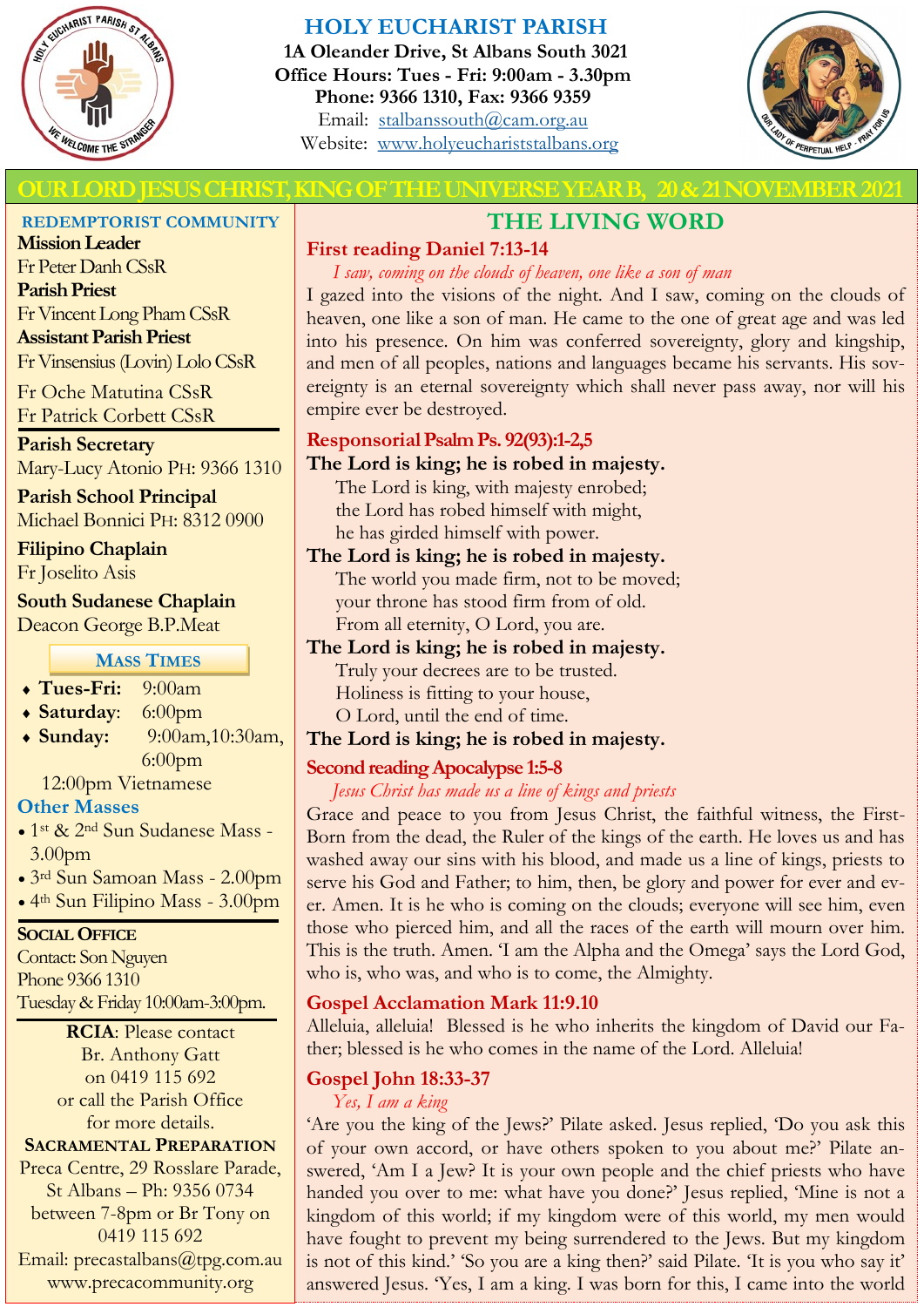for this: to bear witness to the truth; and all who are on the side of truth listen to my voice.'

#### **REFLECTION ON THE GOSPEL**

The liturgical year always ends with the celebration of the Feast of Christ the King. The gospel reading for Year B is from John's gospel where the notion of God's kin-dom or reign or empire features only twice in contrast with its frequent appearance in the other gospels, especially Matthew. For readers in a Western society where democratic rule is valued and promoted, the whole notion of kingship or monarchy poses some difficulty. We need to put the exchange between Jesus and Pilate into the political context of Roman occupied Judaea of the first century.

Rome was the dominant global force at that time. It had the economic and military strength to maintain its power over the whole Mediterranean world. When Jesus tells Pilate that his kingdom is not of this world, he is not pitting planet Earth or the cosmos over against a purely spiritual world. He is referring rather to the world and values of the Roman Empire and the destructive values that are sometimes espoused by his followers. Jesus' way of being in the world stands in stark contrast with the expansionist and frequently destructive ways of Roman rule.

The term "world" is used in two different senses in John's gospel. It is used both literally and metaphorically. On the one hand, it is the world that came into being through the Word (1:10), the beautiful cosmos or world that "God so loved" (3:16). On the other hand, it is a "world" that rejected the light (1:10-11), a sinful world in need of the saving power of God (3:17).

Jesus, as king, does not claim the sort of over-bearing political, military or economic power that Pilate exercises on behalf of the Roman emperor. His authority has nothing to do with power over or domination of others. It is grounded in truth (1:17) or, in other words, in the revelation of God. Jesus is "the way, the truth and the life" (14:6) and his mission is to testify to the truth. The path to freedom and life lies in acceptance of the truth (8:32): "If you continue in my word, you…will know the truth, and the truth will make you free." Truth is not a given: it must be sought in prayerful dialogue, in listening to earth's distress and, above all, in openness to the Spirit of God.

To celebrate this feast, then, is to move in the direction of peaceful solutions to the conflicts in our world and away from the paths of violence, domination and imperial expansionism. It is to seek the truth in dialogue and to respond to the plight of those who suffer the pain of hunger, of persecution and of loss. It is to rule as God rules and not as Rome ruled. It is to look again at how we inhabit our world and to change our ways for the sake of truth and life, the present and future life of our beleaguered planet.



'Go out to the whole world; proclaim the Gospel to all creation.' Mark 16:15

#### **AN INTRODUCTION**

#### **This document provides a brief introduction into this process and what this invitation means for you and your parish.**

**What is 'Take the Way of the Gospel' inviting us to?**  We are being called — laypeople and clergy together to a renewed sense of our missionary purpose. Exploring and dreaming a missionary way forward lies at the heart of our baptismal call to live out the Gospel. It is something that Pope Francis talks about in his Apostolic Letter, *Evangelii Gaudium* (2013): 'I dream of a "missionary option", that is, a missionary impulse capable of transforming everything, so that the Church's customs, ways of doing things, times and schedules, language and structures can be suitably channelled for the evangelization of today's world rather than for her selfpreservation. The renewal of structures demanded by pastoral conversion can only be understood in this light: as part of an effort to make them more missionoriented, to make ordinary pastoral activity on every level more inclusive and open.'

#### **But why now?**

Over many years, our lay people and clergy have identified the need to find new and fresh ways to proclaim the Gospel into our local communities. One aspect of this re-awakening is to attend to the manner in which these local communities of grace – be they parishes, language communities or movements of our Archdiocese – are arranged and function so that they bring renewed and ongoing life for God's people. In the context of our current COVID reality a sense of urgency to this reimagining has also grown.

As Archbishop Peter A Comensoli has reflected, 'The Way of the Gospel – the path of missionary discipleship – has always been adapted by every generation to fit the local circumstances. How this is arranged has varied according to time and place. Now is our time; here is our place ... Our parishes will remain at the heart of the gathering of God's people locally, but we need to adapt the way we resource our local communities, including the placement of clergy, catechists and other lay leaders, to form Missions that comprise a family of faith communities.'

#### **So what does being more 'mission-oriented' look like?**

Pope Francis offers some guiding principles in *Evangelii Gaudium* (\$28) for how a parish might become more missionary. They are worth reflecting on in the context of our own parishes here in Melbourne:

- Is our parish "in contact with the homes and lives of its people?"
- Is our parish "an environment for hearing God's word,

**By Veronica M. Lawson RSM**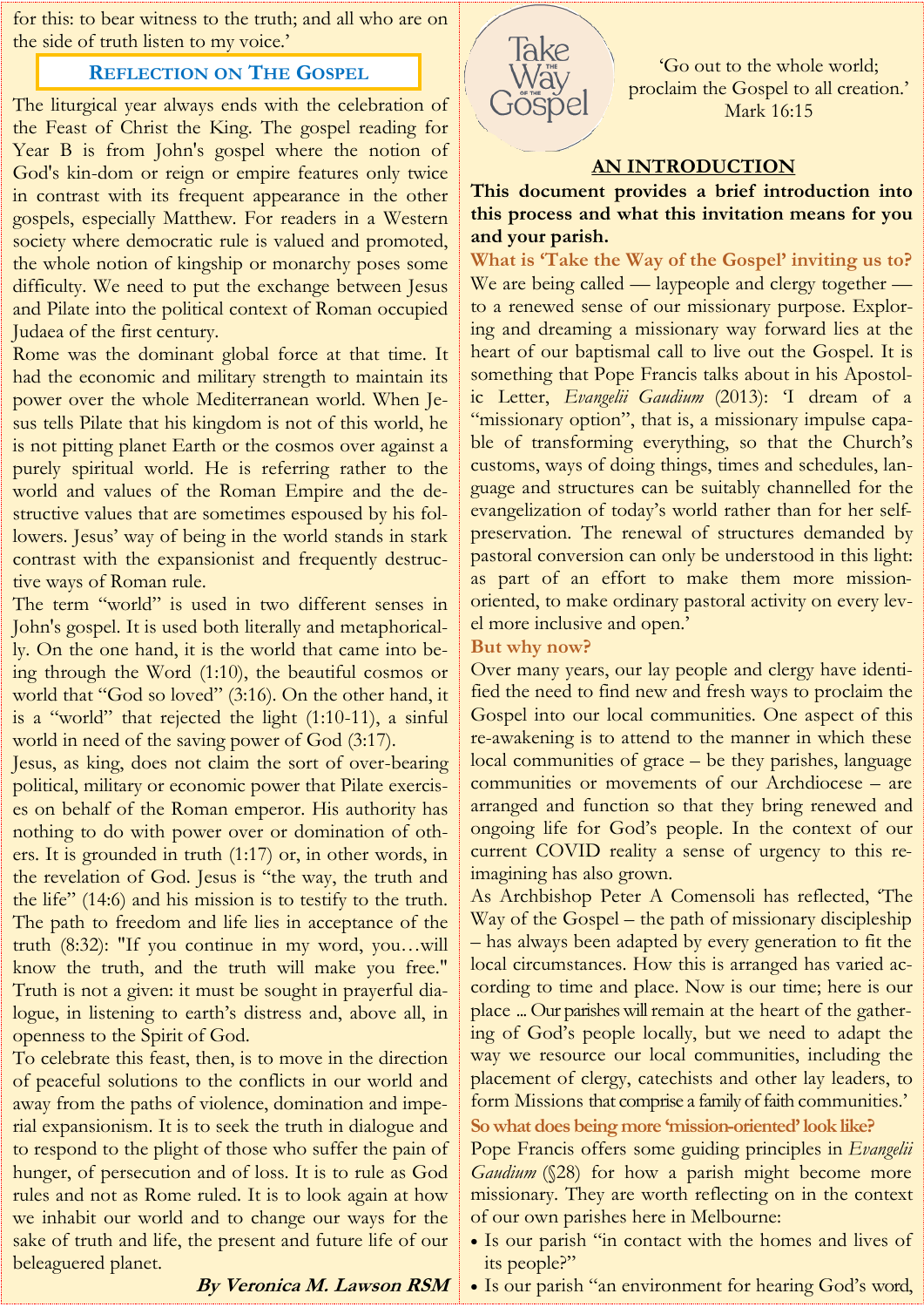### for growth in the Christian life, for dialogue, proclamation, charitable outreach, worship and celebration?"

- Does our parish "encourage and train its members to be evangelisers?"
- Is our parish "a sanctuary where the thirsty come to drink in the midst of their journey, and a centre of constant missionary outreach?"



'In our day Jesus' command to "go and make disciples"<br>echoes in the changing scenarios and ever new<br>challenges to the Church's mission of evangelization,<br>and all of us are called to take part in this new<br>missionary "going

### What exactly is a "Mission"?

**A Mission is a distinctive faith locality that lends itself to being lived out in family-like arrangements in the service of proclaiming the Gospel. A MISSION IS:** 

- A local area, with commonalities in history, demographics, geography
- A collaborative focus on evangelisation, worship, formation and outreach
- A family of communities, working together for viability and vitality
- A reordering of ministerial and material resourcing
- A leadership of at least two priests, working as a team
- A strategic and operational decision making with lay leadership
- An intentional co-responsibility of all of the people of God
- A pooling and sharing of resources and administrative functions
- A move towards shared arrangements across communities, working in solidarity.

### **A MISSION IS NOT:**

- Aimed at closing down parishes
- Focussed purely on data
- Driven by clergy shortages or falling parishioner numbers
- Aimed at destroying local community diversity and culture
- Creating centralised clerical leadership
- a plan to take over parish assets and finances.

At the heart of who we are is not all the buildings but the person of Jesus Christ, who enters into our lives and who we then share with others. ARCHBISHOP PETER A COMENSOLI

**How will Missions help us to become more missionary? What are their aims?** 

Undoubtedly, there are many parishes who are already exploring new and exciting ways of becoming more missionaryfocussed. But it can also be said that the structure of parish life—our primary way to know the Lord through Word, Sacraments, and Service— is in need of a Spirit-filled renewal. Our people and our ways of "doing" things are

tired and in need of reinvigoration.

Embarking on Missions is not about changing our core mission of sharing the Good News of Jesus Christ, but about the ways in which we do this that are relevant to our place and time, and with good planning for the future. We are not the parishes of 40 years ago – and we need to be courageous and creative in our thinking around how to embrace the challenges and opportunities that today's landscape presents us with. How many of us, in the silence of our hearts, have looked at our hardworking parish volunteers and wondered who will step up and take over in the future? How many of us have looked around at Mass and wondered why there aren't more of our local families present? Or how often have we wondered if our own children or grandchildren might experience that same joy and passion for the Catholic faith that we have? The formation of Missions provides us with a process to work together in becoming more missionary. It has three particular aims:

### **AIM #1: GREATER EFFECTIVENESS IN SHARING THE GOSPEL**

Coming together as local faith communities enables greater collaboration and a stronger sense of shared mission. This then enables our local parish communities become alive with missionary disciples of Jesus Christ fully living their baptismal call.

# **AIM #2: VIBRANCY, VITALITY, VIABILITY**

**Vibrant communities** are filled with passionate followers of Jesus Christ who share:

- vision to grow the Kingdom of God. They have a clear direction and purpose.
- mission where each person is seen as uniquely called and gifted to share the Gospel and is equipped and sent by the parish to live their call.

Vibrant parishes have a growing number of members engaged in evangelisation, fellowship, worship, discipleship formation and outreach.

### **To be cont'd in next week's bulletin**

**Holy Eucharist Leadership Team Meeting Tuesday 23rd November, 2021 Holy Eucharist Church, 7pm**